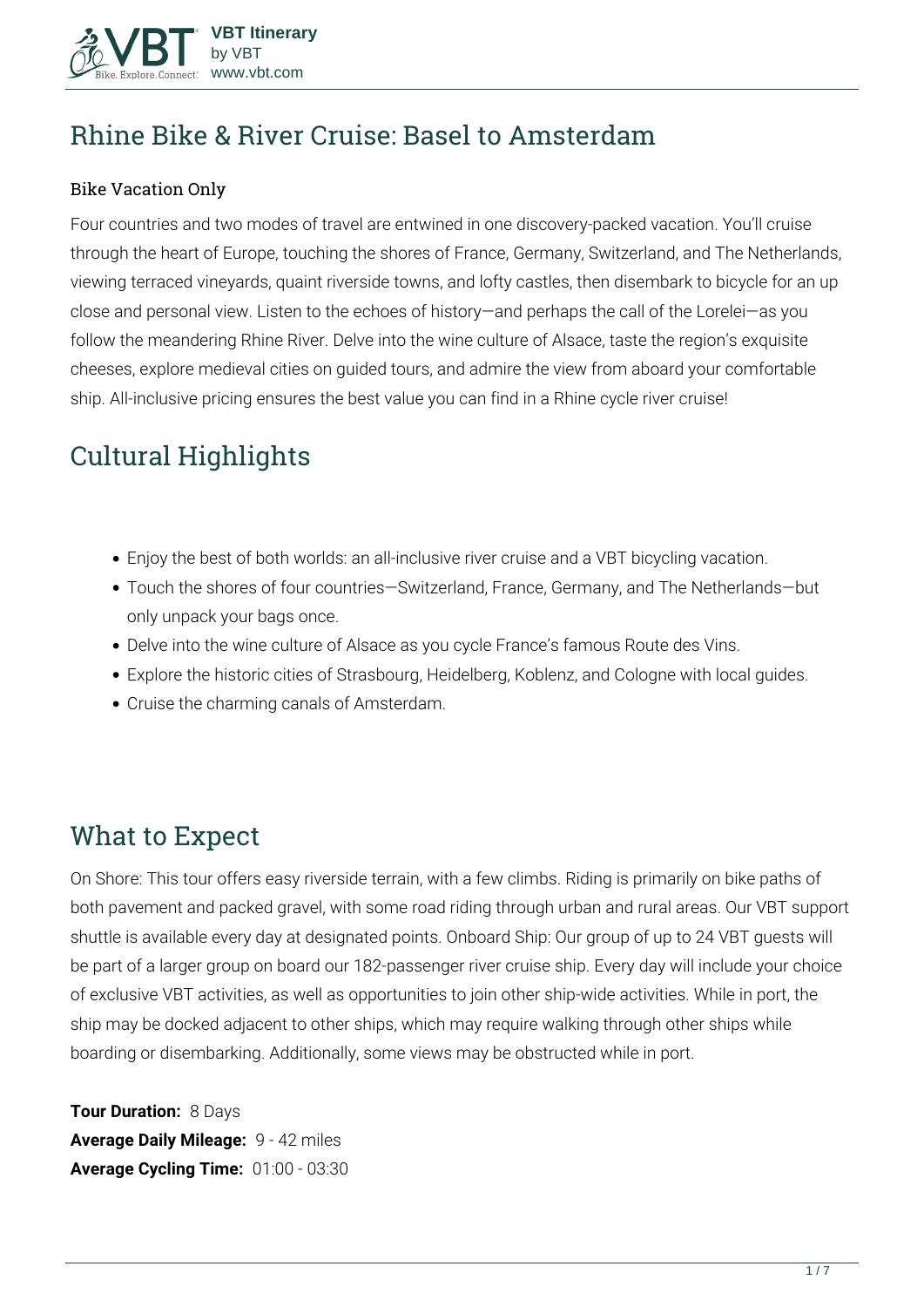

**Group size:** 24 max

## **Climate Information**

#### **Average High/Low Temperature (°F)**

Apr 58º/42º, May 67º/51º, Jun 72º/57º, Jul 77º/60º, Aug 76º/59º, Sep 69º/53º, Oct 58º/46º

#### **Average Rainfall (in.)**

Apr 1.5, May 2.9, Jun 2.6, Jul 2.4, Aug 2.0, Sep 1.8, Oct 1.5

### **DAY 1: Basel, Switzerland / Embark ship**

You are responsible for making your own way to Basel, Switzerland, to meet your trip leaders and fellow travelers. Please note that you cannot embark before 12:30 p.m. as the ship is being prepared for you.

Your cabin may not be ready for you until 3:00 p.m., but you are welcome to enjoy lunch on board between 12:30 and 3:30 p.m., and to relax in the ship's common areas, stretch your legs, or explore Basel.

At 2:30 p.m., meet your trip leaders and fellow travelers on board for introductions and a safety and bikefitting session, followed by a warm-up ride on local bike paths, providing your first glimpse of life along the Rhine. Later, enjoy dinner on board as the ship sets sail for Breisach this evening.

**Today's Ride Choices**

**Afternoon** Basel Warm-up Loop — 14 km (9 miles)

**What to Expect:** The ride from our ship is on paved bike paths through Basel and will provide you with the opportunity to get acquainted with your bicycle, the route notes, and Ride with GPS, and to mingle with some of the locals.

**Cumulative Distance Range:** 14 km (9 miles)

**Included Meals:** Lunch, Dinner

#### **DAY 2: Breisach / Kaiserstuhl Cycling Path**

Wake up in Breisach and start your day with a relaxing breakfast on board. Then, disembark to start your ride, departing and returning directly from the ship's dock. Today's ride features the Kaiserstuhl-Radweg, a loop through the vineyard terraces of the sunniest corner of Germany. Riding on well-developed cycling paths and agricultural roads, you'll pass through riverside forests, orchards, and vineyards. Stop at one of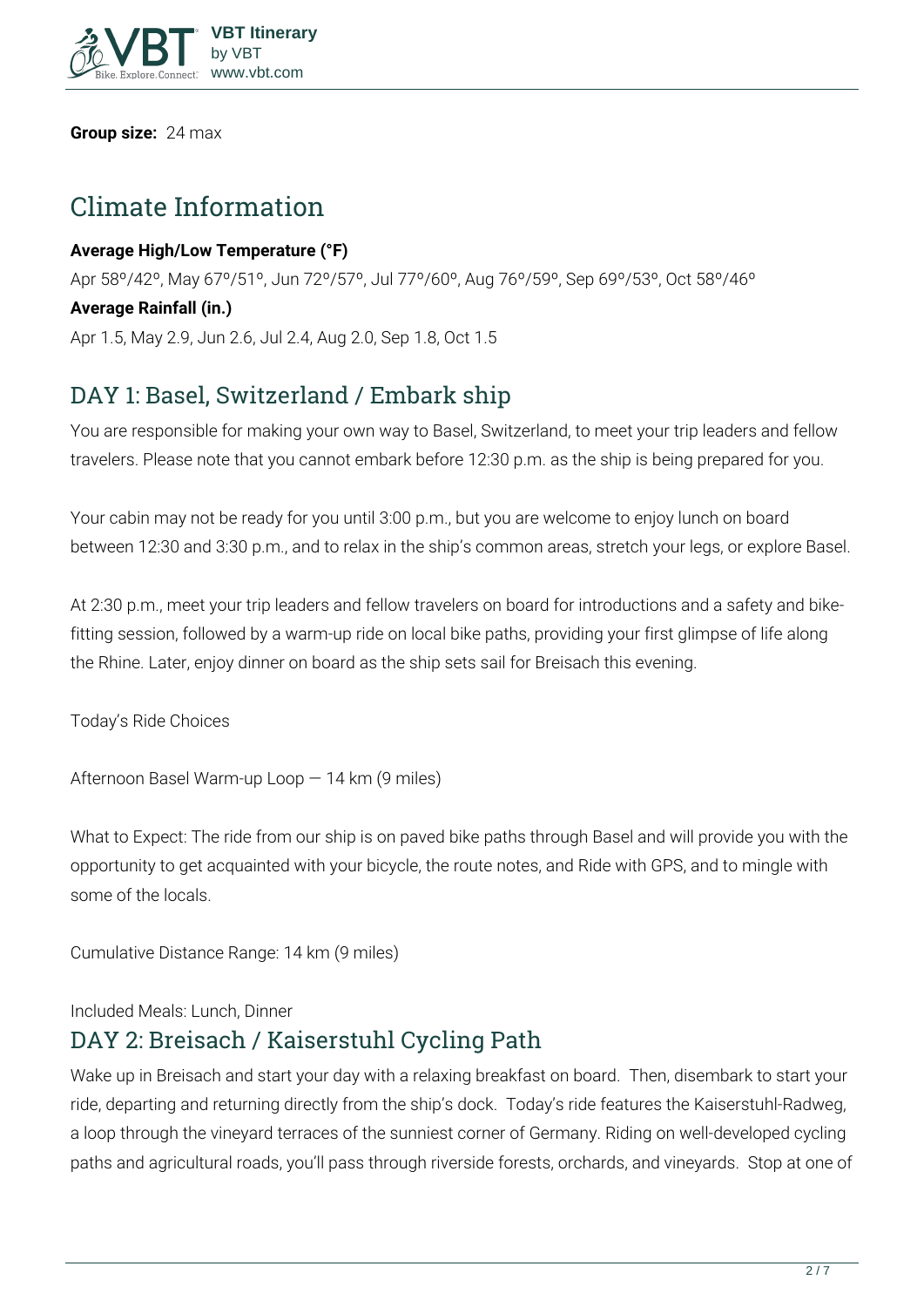the villages to sample the local wine and meet some of VBT's local friends. The Kaiserstuhl sits between Germany's Black Forest and the Vosges in France, and it may be possible to catch glimpses of both during your ride.

Rejoin the ship in Breisach for a late lunch on board. In the afternoon there is time to explore this charming town and learn about its medieval past. The Museum of City History, housed in an ornate Baroque building, is a great first stop, as it traces the city's history back to a few thousand years B.C.

There will be time to relax on board before the Captain's Welcome Cocktail and Gala. Tonight, the boat will set sail for Kehl.

**Today's Ride Choices**

**Morning** Breisach to Endingen — 30 km (19 miles)

**Afternoon** Endingen to Breisach — 23 km (14 miles)

**What to Expect:** Today's ride options are on the Kaiserstuhl Cycle Route, which is a combination of dedicated bike paths and quiet roads. There are no significant elevation gains. The short option ends with a winery visit, followed by a shuttle back to Breisach to meet the ship. The longer option is a ship-to-ship ride.

**Cumulative Distance Range:** 30 - 53 km (19 - 33 miles)

**Included Meals:** Breakfast, Lunch, Dinner

### **DAY 3: Kehl / Strasbourg / La Route des Vins d'Alsace / Obernai**

You'll arrive in Kehl in time for breakfast after which you'll cross the river and say "bonjour" to Strasbourg. Here you'll enjoy a guided walking tour of the city, including La Petit France, the city's historic center. In the late morning, you start pedaling from Strasbourg into wine country. The most famous wine route in France, La Route des Vins, is a series of roadways and bike paths connecting one charming village to another. As you ride through these fertile valleys, you'll stop to enjoy a picnic of local specialties prepared by your trip leaders. The early part of your ride is alongside the picturesque Canal de la Bruche. The canal's towpath has been converted into a bike path, which forms part of the 2,400-mile (3,862-km) EuroVelo 5 route. You are deep in wine country and you'll have an opportunity to taste the local vintage and be tutored on Pinot Gris, Rieslings, and Gewürztraminers. Your ride finishes in charming Obernai, where you'll have free time to enjoy the town's cafés, wine houses, and shops. A short shuttle returns you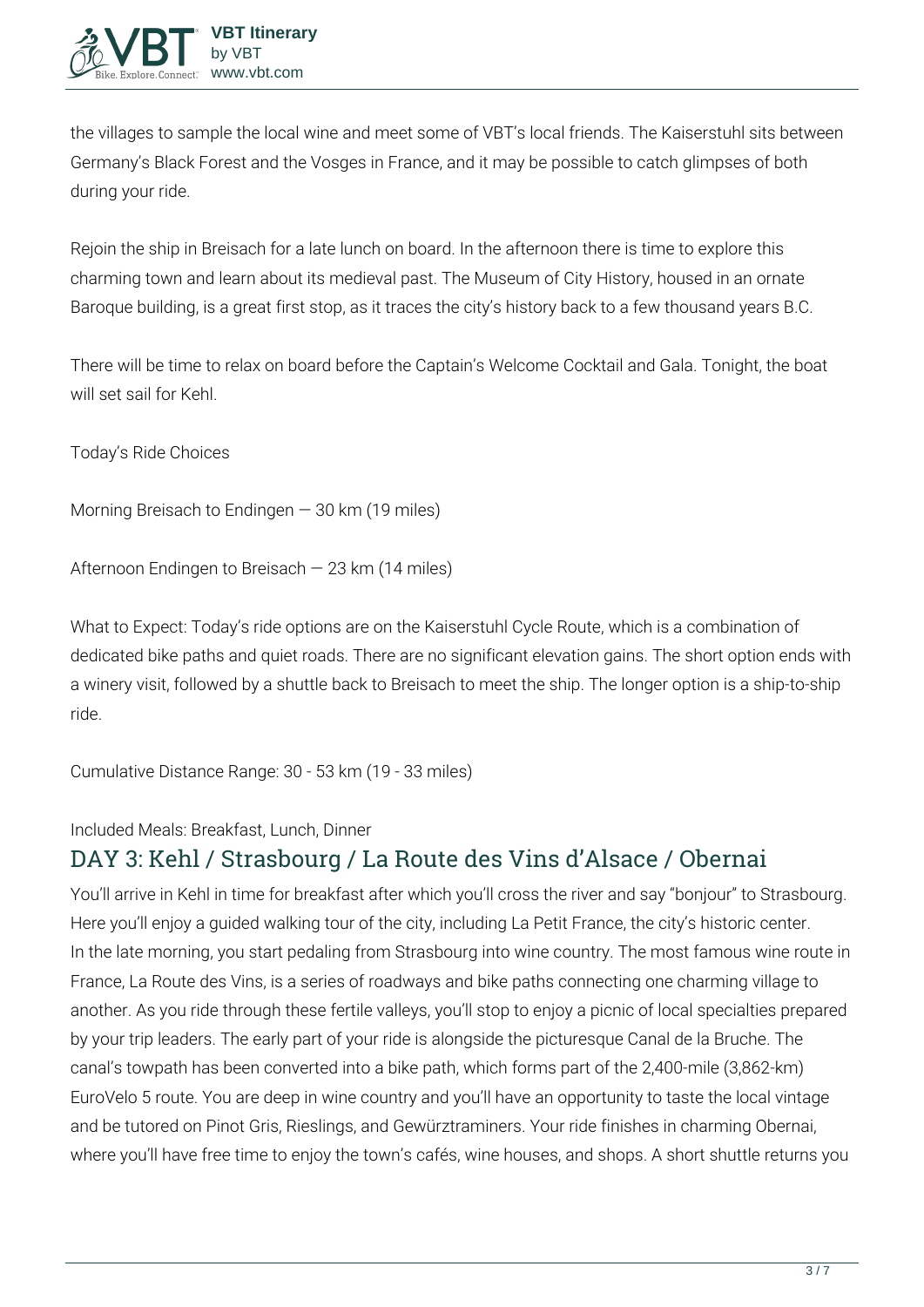

to your ship, which is waiting across the river in Kehl.

There will be time to relax before dinner and the evening activities on board. The ship sails for Mannheim just as your small group is sitting down to dinner.

**Today's Ride Choices**

**Morning** Strasbourg to Obernai — 34 km (21 miles)

**Afternoon** Obernai to Strasbourg — 30 km (19 miles)

**What to Expect:** Ride on bike paths, dedicated bike lanes, and country roads on your choice of routes though the charming wine villages lined with flower boxes south of Strasbourg. The short option includes a shuttle from Obernai back to the ship. The long option includes a shuttle from the center of Strasbourg back to the ship.

**Cumulative Distance Range:** 34 - 64 km (21 - 40 miles)

**Included Meals:** Breakfast, Lunch, Dinner

### **DAY 4: Mannheim / Heidelberg / Cycle along the Neckar River**

You'll awaken on board your ship in Mannheim. After breakfast, you'll take a 45-minute shuttle to Heidelberg. The town is famous for its university and its castle, perched on a hill overlooking the town and the Neckar River. A local guide will provide information on the town's highlights and you'll view the castle from its courtyard.

Your bike will be waiting for you in Heidelberg. Grab a snack from your trip leaders, and then you're off on a scenic ride back to the ship in Mannheim, partly paralleling the Neckar River. Enjoy a late lunch on board as your ship sets course for Rüdesheim.

**Today's Ride Choices**

**Afternoon** Heidelberg to Mannheim — 28 km (18 miles)

**What to Expect:** Today's ride options are on a mix of bike paths and town roads featuring slow-moving traffic. There are no significant elevation gains today.

**Cumulative Distance Range:** 28 km (18 miles)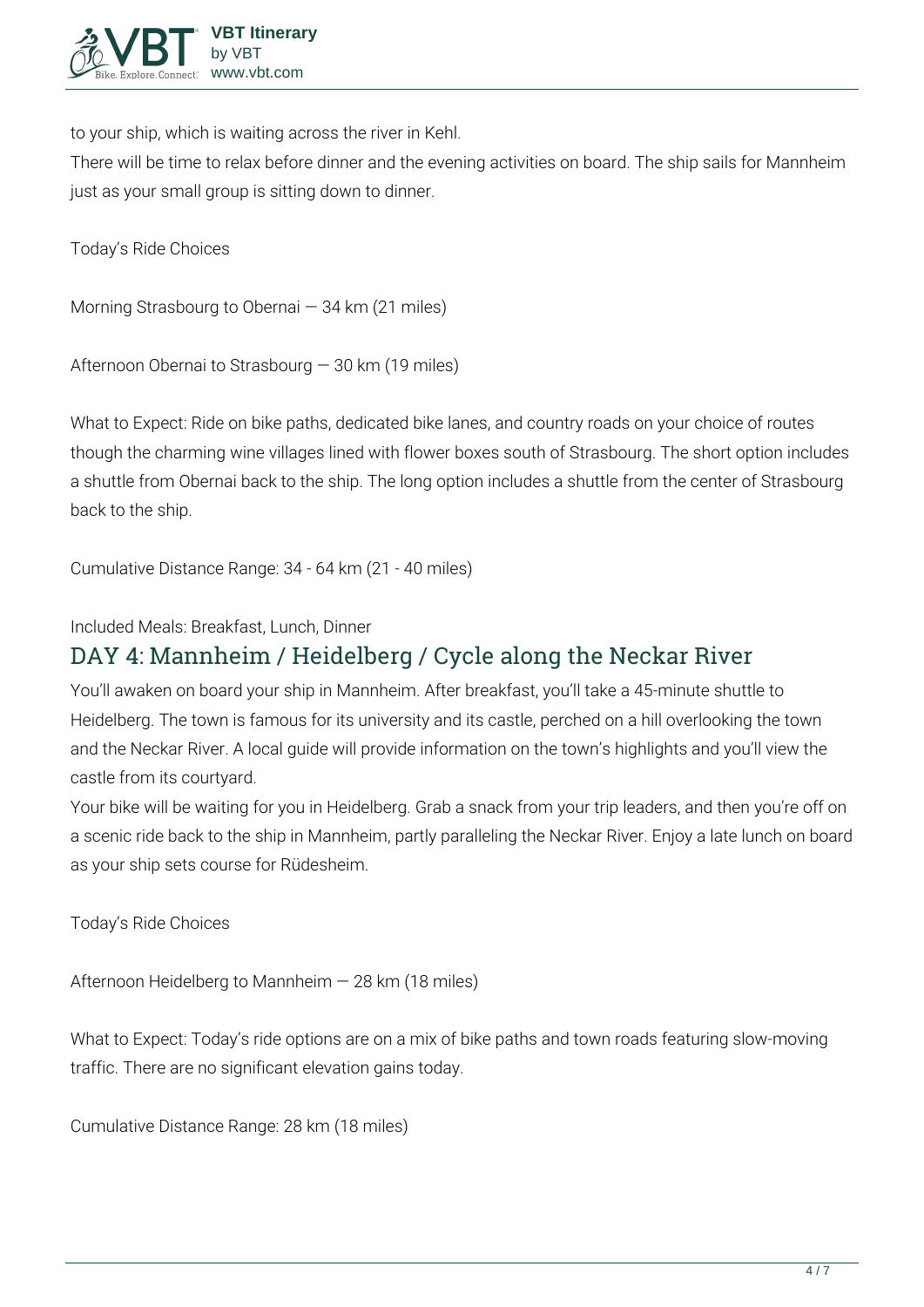

**Included Meals:** Breakfast, Lunch, Dinner

## **DAY 5: The Rhine Gorge / Koblenz / The Mosel River**

Your ship leaves its mooring this morning, just as breakfast is being served as you head toward Koblenz which is at the confluence of the Rhine and Mosel rivers. You'll want to make sure you're on deck for the Rhine Gorge which is one of the highlights of the river. This dramatic stretch of water passes the famed Lorelei – maybe you'll hear her call – and you will see castle after castle, interspersed with southernfacing vineyards.

Arrive in Koblenz in the late morning and join a guided walking tour of this ancient city. For an entirely different view of the river, you can ride the cable car up to Ehrenbreitstein Fortress.

After lunch on board the boat you'll join your fellow VBT guests taking your bike for a spin on the Mosel Cycle Route along the river and below the steep valley walls, towards Müden. Most of your riding will be on a dedicated car-free bike path and will include a view of the impressive Deutsches Eck (German Corner), rebuilt in 1993 to mark the headland where the Mosel and Rhine meet. Your final destination is the town of Müden (Mosel), nestled along the Mosel River. Here, you'll visit a family-owned winery and taste some of the well-known wines of the region, before taking a 30-minute shuttle back to the ship. For those seeking a break from the saddle, join an optional excursion (at additional cost) to Cochem. This trip includes transportation from Koblenz to Cochem and back, a walking tour of Cochem, and a guided visit to Reichsburg Castle. Booking details will be provided with your final documents.

Your ship remains in town until after midnight, allowing for an after-dinner stroll along the wide, tree-lined promenade.

**Today's Ride Choices**

**Afternoon** Koblenz to Müden (Mosel) — 37 km (23 miles)

**What to Expect:** Today features a relaxing and easy ride on the car-free Mosel Cycle Route, with some stretches on roadways leaving Koblenz.

**Cumulative Distance Range:** 37 km (23 miles)

**Included Meals:** Breakfast, Lunch, Dinner

### **DAY 6: Cologne / City ride / Sailing the Rhine to Amsterdam**

Arrive in Cologne in the morning and watch the city's famous spires from the boat as you're sitting down for breakfast. Disembark for a guided walk through this 2,000-year-old city, well-known for its High Gothic architecture. This is the largest city on the Rhine, and Germany's fourth-most-populous.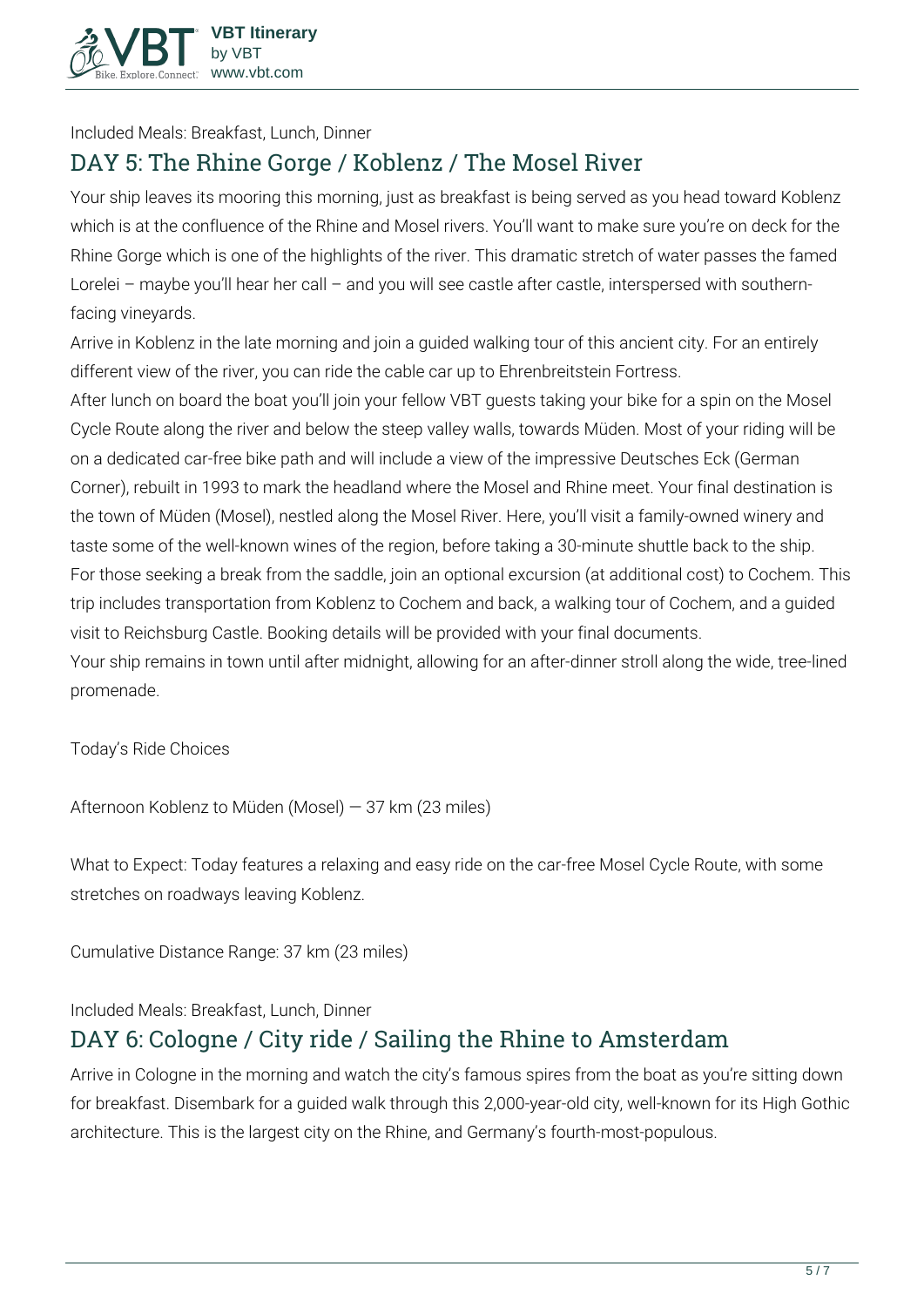

After your walk, mount your bike for an urban adventure, exploring both the popular and little-known sites of this appealing metropolis. Return to the ship in the early afternoon for lunch and then it's time to say goodbye to Cologne as the ship sets off on the final and longest leg of the trip, to Amsterdam. This is a good time to catch up on your reading, record the week's events in your travel journal, or just relax as the ship heads to Amsterdam. Tonight you'll be treated to a cocktail reception and gala dinner.

**Today's Ride Choices**

**Morning** Cologne City Loop — 20 km (13 miles)

**What to Expect:** Today's ride features a combination of bike paths and town streets, through parks, and along the waterfront.

**Cumulative Distance Range:** 20 km (13 miles)

**Included Meals:** Breakfast, Lunch, Dinner

#### **DAY 7: Amsterdam / Monnickendam**

This morning, see Amsterdam as earlier residents would have viewed it, through a guided boat excursion along the canals.

Midday, set off on the city's excellent bike path network, heading north to the small fishing village of Monnickendam. As you pedal out of the city, you'll get a glimpse of everyday life in the countryside, as well as some of The Netherlands' iconic views. Your route is via Broek in Waterland, a particularly charming village that seemingly cries out for you to stop and take pictures. We've found an idyllic location to enjoy lunch, prepared with local specialties. Your Dutch meal is followed by probably the most typical Dutch discovery: a clog making demonstration. You'll get a different perspective of this beautiful countryside during your leisurely return route to the ship.

Back on board, enjoy a full roster of entertainment and dining to celebrate your week on the Rhine with your fellow travelers.

**Today's Ride Choices**

**Morning** Ship to Monnickendam — 26 km (16 miles)

**Afternoon** Monnickendam to Ship — 26 km (16 miles)

**What to Expect:** Today's routes offer flat, easy cycling on well-maintained bike paths. The short option